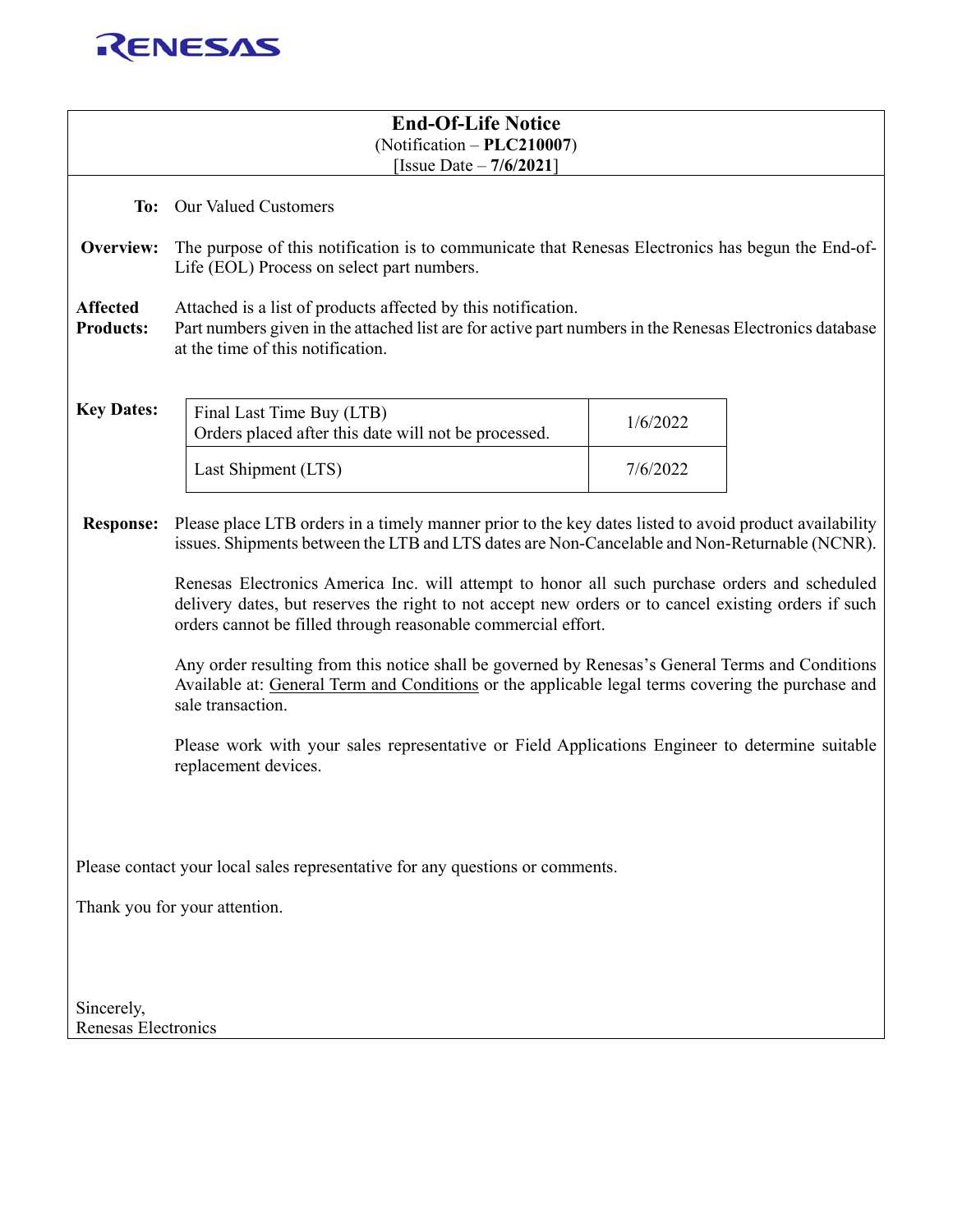| <b>Exact Renesas Part # No</b> |                          |                      |                      |                                 |
|--------------------------------|--------------------------|----------------------|----------------------|---------------------------------|
| other variation is being       | <b>Notice Issue Date</b> | LTB / Withdrawn Date | LTS / Obsolete Date  | Replacement/Similar / Re-Design |
| impacted.                      |                          |                      |                      |                                 |
| 280G-57LF                      | 7/6/2021                 | 1/6/2022             | 7/6/2022             | None                            |
| 280G-57LFT                     | 7/6/2021                 | 1/6/2022             | 7/6/2022             | None                            |
| 290GI-34LF                     | 7/6/2021                 | 1/6/2022             | 7/6/2022             | None                            |
| 290GI-34LFT                    | 7/6/2021                 | 1/6/2022             | 7/6/2022             | None                            |
| 307G-03LF                      | 7/6/2021                 | 1/6/2022             | 7/6/2022             | 5P35021-000NDG2                 |
| 307G-03LFT                     | 7/6/2021                 | 1/6/2022             | 7/6/2022             | 5P35021-000NDG28                |
| 307GI-03LF                     | $\frac{1}{7}{6}/2021$    | 1/6/2022             | 7/6/2022             | 5P35021-000NDG2                 |
| 307GI-03LFT                    | 7/6/2021                 | 1/6/2022             | 7/6/2022             | 5P35021-000NDG28                |
| 342MPLF                        |                          |                      |                      |                                 |
|                                | 7/6/2021                 | 1/6/2022             | $\frac{1}{7}$ 6/2022 | 5P35021-000NDG2                 |
| 342MPLFT                       | 7/6/2021                 | 1/6/2022             | 7/6/2022             | 5P35021-000NDG28                |
| 343M-53LF                      | 7/6/2021                 | 1/6/2022             | 7/6/2022             | 5P35021-000NDG2                 |
| 343M-53LFT                     | 7/6/2021                 | 1/6/2022             | 7/6/2022             | 5P35021-000NDG28                |
| 343M-62LF                      | 7/6/2021                 | 1/6/2022             | 7/6/2022             | 5P35021-000NDG2                 |
| 343M-62LFT                     | 7/6/2021                 | 1/6/2022             | 7/6/2022             | 5P35021-000NDG28                |
| 345R-62LF                      | $\frac{1}{7}{6}/2021$    | 1/6/2022             | 7/6/2022             | 5P35023-000NLG2                 |
| 345R-62LFT                     | 7/6/2021                 | 1/6/2022             | 7/6/2022             | 5P35023-000NLG28                |
| 345R-65LF                      | 7/6/2021                 | 1/6/2022             | 7/6/2022             | 5P35023-000NLG2                 |
| 345R-65LFT                     | 7/6/2021                 | 1/6/2022             | 7/6/2022             | 5P35023-000NLG28                |
| 345RI-02LF                     | 7/6/2021                 | 1/6/2022             | 7/6/2022             | 5P35023-000NLG2                 |
| 345RI-02LFT                    | 7/6/2021                 | 1/6/2022             | 7/6/2022             | 5P35023-000NLG28                |
| 345RI-13LF                     | 7/6/2021                 | 1/6/2022             | 7/6/2022             | 5P35023-000NLG2                 |
| 345RI-13LFT                    | 7/6/2021                 | 1/6/2022             | 7/6/2022             | 5P35023-000NLG28                |
| 4DB0226KA3AVG                  | 7/6/2021                 | 1/6/2022             | 7/6/2022             | 4DB0232KC2AVG                   |
|                                |                          |                      |                      |                                 |
| 4DB0226KA3AVG8                 | 7/6/2021                 | 1/6/2022             | 7/6/2022             | 4DB0232KC2AVG8                  |
| 512MILF                        | 7/6/2021                 | 1/6/2022             | 7/6/2022             | 5P35021-000NDG2                 |
| 512MILFT                       | 7/6/2021                 | 1/6/2022             | 7/6/2022             | 5P35021-000NDG28                |
| 512MLF                         | 7/6/2021                 | 1/6/2022             | 7/6/2022             | 5P35021-000NDG2                 |
| 512MLFT                        | 7/6/2021                 | 1/6/2022             | 7/6/2022             | 5P35021-000NDG28                |
| 525R-02ILF                     | 7/6/2021                 | 1/6/2022             | 7/6/2022             | 5P35021-000NDG2                 |
| 525R-02ILFT                    | 7/6/2021                 | 1/6/2022             | 7/6/2022             | 5P35021-000NDG28                |
| 558G-01LF                      | 7/6/2021                 | 1/6/2022             | 7/6/2022             | 5P35021-000NDG2                 |
| 558G-01LFT                     | 7/6/2021                 | 1/6/2022             | 7/6/2022             | 5P35021-000NDG28                |
| 580M-01ILF                     | 7/6/2021                 | 1/6/2022             | 7/6/2022             | None                            |
| 580M-01ILFT                    | $\frac{1}{7}{6}/2021$    | 1/6/2022             | 7/6/2022             | None                            |
| 580M-01LF                      | 7/6/2021                 | 1/6/2022             | 7/6/2022             | None                            |
| 580M-01LFT                     | 7/6/2021                 | 1/6/2022             | 7/6/2022             | None                            |
| 581G-01ILF                     | 7/6/2021                 | 1/6/2022             | 7/6/2022             | None                            |
| 581G-01ILFT                    | 7/6/2021                 | 1/6/2022             | 7/6/2022             | None                            |
| 581G-01LF                      | 7/6/2021                 | 1/6/2022             | 7/6/2022             | None                            |
|                                |                          |                      |                      |                                 |
| 581G-01LFT                     | 7/6/2021                 | 1/6/2022             | 7/6/2022             | None                            |
| 5P49EE502-013NDGI              | 7/6/2021                 | 1/6/2022             | 7/6/2022             | 5P35023-000NLG2                 |
| 5P49EE502-013NDGI8             | 7/6/2021                 | 1/6/2022             | 7/6/2022             | 5P35023-000NLG28                |
| 5P49EE502-015NDGI              | 7/6/2021                 | 1/6/2022             | 7/6/2022             | 5P35023-000NLG2                 |
| 5P49EE502-015NDGI8             | 7/6/2021                 | 1/6/2022             | 7/6/2022             | 5P35023-000NLG28                |
| 5P49EE502-128NDG               | 7/6/2021                 | 1/6/2022             | 7/6/2022             | 5P35023-000NLG2                 |
| 5P49EE502-128NDG8              | 7/6/2021                 | 1/6/2022             | 7/6/2022             | 5P35023-000NLG28                |
| 5P49EE502-166NDGI              | 7/6/2021                 | 1/6/2022             | 7/6/2022             | 5P35023-000NLG2                 |
| 5P49EE502-166NDGI8             | 7/6/2021                 | 1/6/2022             | 7/6/2022             | 5P35023-000NLG28                |
| 5P49EE802NDGI                  | 7/6/2021                 | 1/6/2022             | 7/6/2022             | 5P49V6967A000NDGI               |
| 5P49EE802NDGI8                 | 7/6/2021                 | 1/6/2022             | 7/6/2022             | 5P49V6967A000NDGI8              |
| 5V19EE403-003NLGI              | 7/6/2021                 | 1/6/2022             | 7/6/2022             | 5P35023-000NLG2                 |
| 5V19EE403-003NLGI8             | 7/6/2021                 | 1/6/2022             | 7/6/2022             | 5P35023-000NLG28                |
| 5V19EE902NLGI                  | 7/6/2021                 | 1/6/2022             | 7/6/2022             | None                            |
| 5V19EE902NLGI8                 | 7/6/2021                 | 1/6/2022             | 7/6/2022             | None                            |
|                                | 7/6/2021                 | 1/6/2022             | 7/6/2022             | 5P35023-000NLG2                 |
| 5V49EE501-094NLGI              |                          |                      |                      |                                 |
| 5V49EE501-094NLGI8             | 7/6/2021                 | 1/6/2022             | 7/6/2022             | 5P35023-000NLG28                |
| 5V49EE501-098NLGI              | 7/6/2021                 | 1/6/2022             | 7/6/2022             | 5P35023-000NLG2                 |
| 5V49EE501-098NLGI8             | 7/6/2021                 | 1/6/2022             | 7/6/2022             | 5P35023-000NLG28                |
| 5V49EE501-125NLGI              | 7/6/2021                 | 1/6/2022             | 7/6/2022             | 5P35023-000NLG2                 |
| 5V49EE501-125NLGI8             | 7/6/2021                 | 1/6/2022             | 7/6/2022             | 5P35023-000NLG28                |
| 5V49EE503-027NLGI              | 7/6/2021                 | 1/6/2022             | 7/6/2022             | 5P35023-000NLG2                 |
| 5V49EE503-027NLGI8             | 7/6/2021                 | 1/6/2022             | 7/6/2022             | 5P35023-000NLG28                |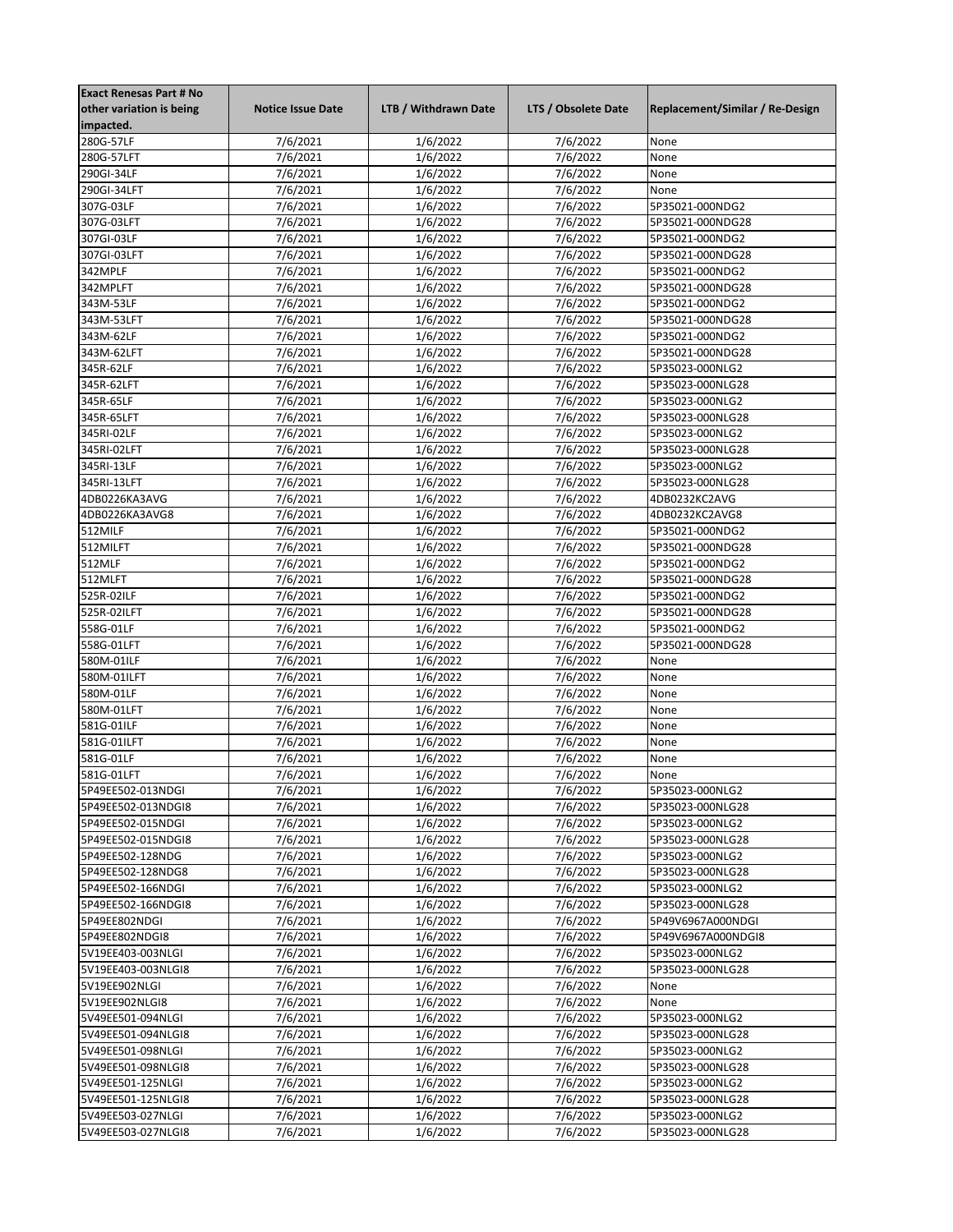| <b>Exact Renesas Part # No</b> |                          |                      |                     |                                 |
|--------------------------------|--------------------------|----------------------|---------------------|---------------------------------|
| other variation is being       | <b>Notice Issue Date</b> | LTB / Withdrawn Date | LTS / Obsolete Date | Replacement/Similar / Re-Design |
| impacted.                      |                          |                      |                     |                                 |
| 5V49EE503-046NLGI              | 7/6/2021                 | 1/6/2022             | 7/6/2022            | 5P35023-000NLG2                 |
| 5V49EE503-046NLGI8             | 7/6/2021                 | 1/6/2022             | 7/6/2022            | 5P35023-000NLG28                |
| 5V49EE503-055NLGI              | 7/6/2021                 | 1/6/2022             | 7/6/2022            | 5P35023-000NLG2                 |
| 5V49EE503-055NLGI8             | 7/6/2021                 | 1/6/2022             | 7/6/2022            | 5P35023-000NLG28                |
| 5V49EE503-068NLGI              | 7/6/2021                 | 1/6/2022             | 7/6/2022            | 5P35023-000NLG2                 |
| 5V49EE503-068NLGI8             | 7/6/2021                 | 1/6/2022             | 7/6/2022            | 5P35023-000NLG28                |
| 5V49EE503-099NLG               | 7/6/2021                 | 1/6/2022             | 7/6/2022            | 5P35023-000NLG2                 |
| 5V49EE503-099NLG8              | 7/6/2021                 |                      | 7/6/2022            | 5P35023-000NLG28                |
| 5V49EE503-128NLG               |                          | 1/6/2022             | 7/6/2022            |                                 |
|                                | 7/6/2021                 | 1/6/2022             |                     | 5P35023-000NLG2                 |
| 5V49EE503-128NLG8              | 7/6/2021                 | 1/6/2022             | 7/6/2022            | 5P35023-000NLG28                |
| 5V49EE702-198NDGI              | 7/6/2021                 | 1/6/2022             | 7/6/2022            | 5P35023-000NLG2                 |
| 5V49EE901-078NLG               | 7/6/2021                 | 1/6/2022             | 7/6/2022            | 5P35023-000NLG2                 |
| 5V49EE901-078NLG8              | 7/6/2021                 | 1/6/2022             | 7/6/2022            | 5P35023-000NLG28                |
| 5V49EE901-113NLG               | 7/6/2021                 | 1/6/2022             | 7/6/2022            | 5P35023-000NLG2                 |
| 5V49EE901-113NLG8              | 7/6/2021                 | 1/6/2022             | 7/6/2022            | 5P35023-000NLG28                |
| 5V49EE901-124NLGI              | 7/6/2021                 | 1/6/2022             | 7/6/2022            | 5P35023-000NLG2                 |
| 5V49EE901-124NLGI8             | 7/6/2021                 | 1/6/2022             | 7/6/2022            | 5P35023-000NLG28                |
| 5V49EE901-128NLGI              | 7/6/2021                 | 1/6/2022             | 7/6/2022            | 5P35023-000NLG2                 |
| 5V49EE901-128NLGI8             | 7/6/2021                 | 1/6/2022             | 7/6/2022            | 5P35023-000NLG28                |
| 5V49EE901-158NLGI              | 7/6/2021                 | 1/6/2022             | 7/6/2022            | 5P35023-000NLG2                 |
| 5V49EE901-158NLGI8             | 7/6/2021                 | 1/6/2022             | 7/6/2022            | 5P35023-000NLG28                |
|                                | 7/6/2021                 | 1/6/2022             | 7/6/2022            |                                 |
| 5V49EE902-024NLGI              |                          |                      |                     | 5P35023-000NLG2                 |
| 5V49EE902-024NLGI8             | 7/6/2021                 | 1/6/2022             | 7/6/2022            | 5P35023-000NLG28                |
| 5V49EE902-061NLGI              | 7/6/2021                 | 1/6/2022             | 7/6/2022            | 5P35023-000NLG2                 |
| 5V49EE902-061NLGI8             | 7/6/2021                 | 1/6/2022             | 7/6/2022            | 5P35023-000NLG28                |
| 5V49EE902-211NLGI              | 7/6/2021                 | 1/6/2022             | 7/6/2022            | 5P35023-000NLG2                 |
| 5V49EE902-211NLGI8             | 7/6/2021                 | 1/6/2022             | 7/6/2022            | 5P35023-000NLG28                |
| 5V49EE902-252NLGI              | 7/6/2021                 | 1/6/2022             | 7/6/2022            | 5P35023-000NLG2                 |
| 5V49EE902-252NLGI8             | 7/6/2021                 | 1/6/2022             | 7/6/2022            | 5P35023-000NLG28                |
| 5V49EE902-254NLGI              | 7/6/2021                 | 1/6/2022             | 7/6/2022            | 5P35023-000NLG2                 |
| 5V49EE902-254NLGI8             | 7/6/2021                 | 1/6/2022             | 7/6/2022            | 5P35023-000NLG28                |
| 5V49EE903-003PGGI              | 7/6/2021                 | 1/6/2022             | 7/6/2022            | 5P35023-000NLG2                 |
| 5V49EE903-003PGGI8             | 7/6/2021                 | 1/6/2022             | 7/6/2022            | 5P35023-000NLG28                |
| 5V49EE903-111NLGI              | 7/6/2021                 | 1/6/2022             | 7/6/2022            | 5P35023-000NLG2                 |
| 5V49EE903-111NLGI8             | 7/6/2021                 | 1/6/2022             | 7/6/2022            | 5P35023-000NLG28                |
| 5V49EE904-074NLGI              | 7/6/2021                 | 1/6/2022             | 7/6/2022            | 5P35023-000NLG2                 |
| 5V49EE904-074NLGI8             | 7/6/2021                 | 1/6/2022             | 7/6/2022            | 5P35023-000NLG28                |
| 5V49EE904-164NLGI              | 7/6/2021                 | 1/6/2022             | 7/6/2022            | 5P35023-000NLG2                 |
|                                |                          |                      |                     | 5P35023-000NLG28                |
| 5V49EE904-164NLGI8             | 7/6/2021                 | 1/6/2022             | 7/6/2022            |                                 |
| 5V49EE904-168NLGI              | 7/6/2021                 | 1/6/2022             | 7/6/2022            | 5P35023-000NLG2                 |
| 5V49EE904-168NLGI8             | 7/6/2021                 | 1/6/2022             | 7/6/2022            | 5P35023-000NLG28                |
| 5V49EE904-172NLGI              | 7/6/2021                 | 1/6/2022             | 7/6/2022            | 5P35023-000NLG2                 |
| 5V49EE904-172NLGI8             | 7/6/2021                 | 1/6/2022             | 7/6/2022            | 5P35023-000NLG28                |
| 5V9885T-003PFGI                | 7/6/2021                 | 1/6/2022             | 7/6/2022            | None                            |
| 5V9885T-003PFGI8               | 7/6/2021                 | 1/6/2022             | 7/6/2022            | None                            |
| 5V9885T-006NLGI                | 7/6/2021                 | 1/6/2022             | 7/6/2022            | None                            |
| 5V9885T-006NLGI8               | 7/6/2021                 | 1/6/2022             | 7/6/2022            | None                            |
| 5V9885T-007NLGI                | 7/6/2021                 | 1/6/2022             | 7/6/2022            | None                            |
| 5V9885T-007NLGI8               | 7/6/2021                 | 1/6/2022             | 7/6/2022            | None                            |
| 5V9885T-020NLGI                | 7/6/2021                 | 1/6/2022             | 7/6/2022            | None                            |
| 5V9885T-020NLGI8               | 7/6/2021                 | 1/6/2022             | 7/6/2022            | None                            |
| 5V9885TNLGI                    | 7/6/2021                 | 1/6/2022             | 7/6/2022            | None                            |
| 5V9885TNLGI8                   | 7/6/2021                 | 1/6/2022             | 7/6/2022            | None                            |
| 5V9888T-020NLGI                | 7/6/2021                 | 1/6/2022             | 7/6/2022            | None                            |
|                                |                          |                      |                     |                                 |
| 5V9888T-020NLGI8               | 7/6/2021                 | 1/6/2022             | 7/6/2022            | None                            |
| 6116LA20TPG                    | 7/6/2021                 | 1/6/2022             | 7/6/2022            | None                            |
| 6116LA20TPGI                   | 7/6/2021                 | 1/6/2022             | 7/6/2022            | None                            |
| 6116LA25TPG                    | 7/6/2021                 | 1/6/2022             | 7/6/2022            | None                            |
| 6116LA25TPGI                   | 7/6/2021                 | 1/6/2022             | 7/6/2022            | None                            |
| 6116SA15TPG                    | 7/6/2021                 | 1/6/2022             | 7/6/2022            | None                            |
| 6116SA20TPG                    | 7/6/2021                 | 1/6/2022             | 7/6/2022            | None                            |
| 6116SA20TPGI                   | 7/6/2021                 | 1/6/2022             | 7/6/2022            | None                            |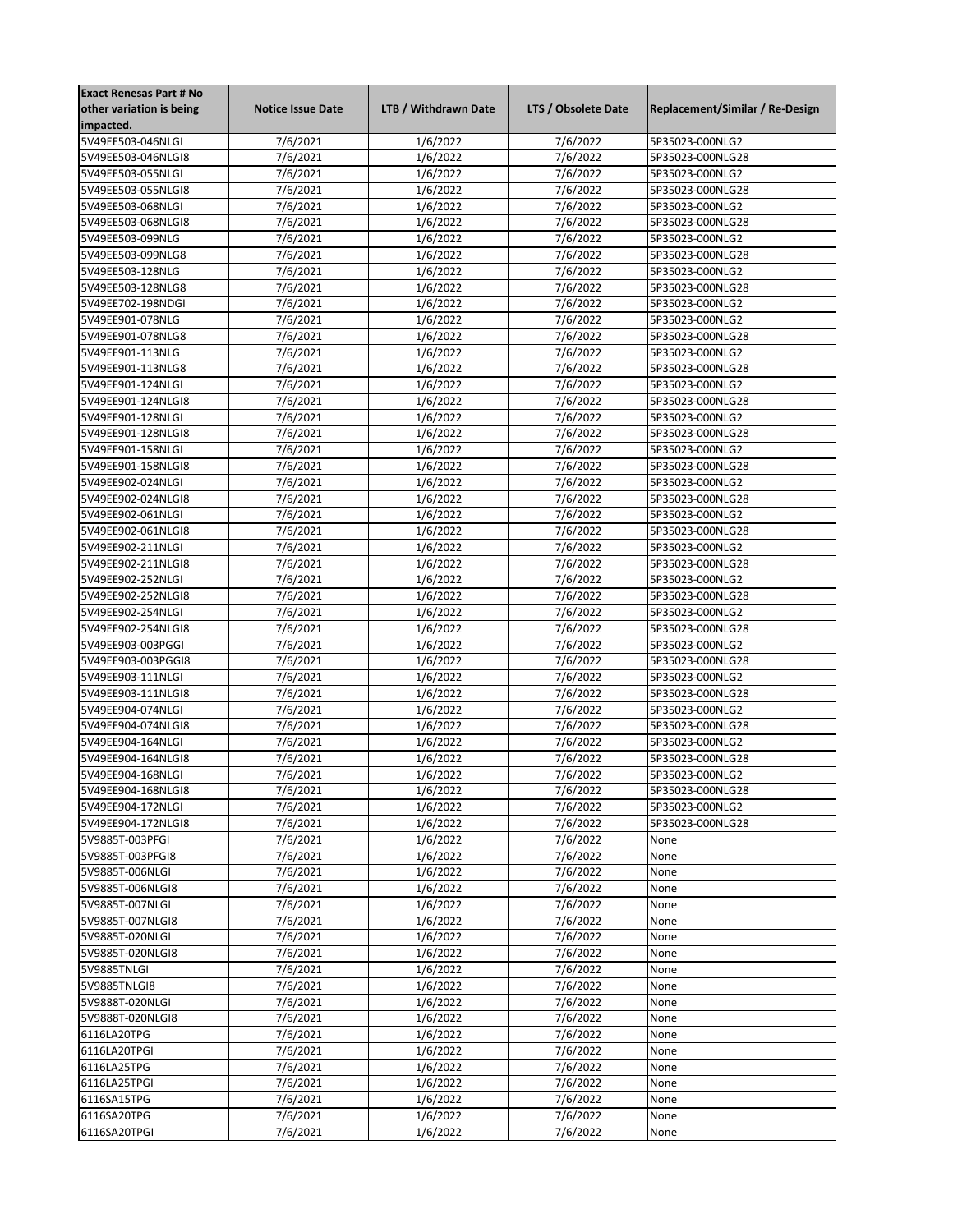| <b>Exact Renesas Part # No</b> |                          |                      |                     |                                 |
|--------------------------------|--------------------------|----------------------|---------------------|---------------------------------|
| other variation is being       | <b>Notice Issue Date</b> | LTB / Withdrawn Date | LTS / Obsolete Date | Replacement/Similar / Re-Design |
| impacted.                      |                          |                      |                     |                                 |
| 6116SA25TPG                    | 7/6/2021                 | 1/6/2022             | 7/6/2022            | None                            |
| 6116SA25TPGI                   | 7/6/2021                 | 1/6/2022             | 7/6/2022            | None                            |
| 650R-27ILF                     | 7/6/2021                 | 1/6/2022             | 7/6/2022            | 5P35021-000NDG2                 |
| 650R-27ILFT                    | 7/6/2021                 | 1/6/2022             | 7/6/2022            | 5P35021-000NDG28                |
| 661GILF                        | 7/6/2021                 | 1/6/2022             | 7/6/2022            | 5P35021-000NDG2                 |
| 661GILFT                       | 7/6/2021                 | 1/6/2022             | 7/6/2022            | 5P35021-000NDG28                |
| 6P40089NTGI                    | 7/6/2021                 | 1/6/2022             | 7/6/2022            | 5L1503S-000NVGI                 |
| 6P40089NTGI8                   | 7/6/2021                 | 1/6/2022             | 7/6/2022            | 5L1503S-000NVGI8                |
|                                |                          |                      |                     |                                 |
| 6P40367NDGI                    | 7/6/2021                 | 1/6/2022             | 7/6/2022            | None                            |
| 6P40367NDGI8                   | 7/6/2021                 | 1/6/2022             | 7/6/2022            | None                            |
| 6V49004BPAGI                   | 7/6/2021                 | 1/6/2022             | 7/6/2022            | None                            |
| 6V49004BPAGI8                  | 7/6/2021                 | 1/6/2022             | 7/6/2022            | None                            |
| 6V49206NLGI                    | 7/6/2021                 | 1/6/2022             | 7/6/2022            | None                            |
| 6V49206NLGI8                   | 7/6/2021                 | 1/6/2022             | 7/6/2022            | None                            |
| 6V49239BNLGI                   | 7/6/2021                 | 1/6/2022             | 7/6/2022            | None                            |
| 6V49239BNLGI8                  | 7/6/2021                 | 1/6/2022             | 7/6/2022            | None                            |
| 7130LA100PDG                   | 7/6/2021                 | 1/6/2022             | 7/6/2022            | None                            |
| 7130LA35PDG                    | 7/6/2021                 | 1/6/2022             | 7/6/2022            | None                            |
| 7130LA55PDGI                   | 7/6/2021                 | 1/6/2022             | 7/6/2022            | None                            |
| 7132LA100PDG                   | 7/6/2021                 | 1/6/2022             | 7/6/2022            | None                            |
| 7132LA35PDG                    | 7/6/2021                 | 1/6/2022             | 7/6/2022            | None                            |
| 7132LA35PDGI                   | 7/6/2021                 | 1/6/2022             | 7/6/2022            | None                            |
| 7132LA55PDGI                   | 7/6/2021                 | 1/6/2022             | 7/6/2022            | None                            |
| 7132SA55PDG                    | 7/6/2021                 | 1/6/2022             | 7/6/2022            | None                            |
|                                |                          |                      |                     |                                 |
| 7134LA20PDG                    | 7/6/2021                 | 1/6/2022             | 7/6/2022            | None                            |
| 7134LA25PDG                    | 7/6/2021                 | 1/6/2022             | 7/6/2022            | None                            |
| 7134LA25PDGI                   | 7/6/2021                 | 1/6/2022             | 7/6/2022            | None                            |
| 7140LA100PDG                   | 7/6/2021                 | 1/6/2022             | 7/6/2022            | None                            |
| 7140LA35PDG                    | 7/6/2021                 | 1/6/2022             | 7/6/2022            | None                            |
| 7142LA100PDG                   | 7/6/2021                 | 1/6/2022             | 7/6/2022            | None                            |
| 7142LA35PDG                    | 7/6/2021                 | 1/6/2022             | 7/6/2022            | None                            |
| 7152AMI-11LF                   | 7/6/2021                 | 1/6/2022             | 7/6/2022            | None                            |
| 7152AMI-11LFT                  | 7/6/2021                 | 1/6/2022             | 7/6/2022            | None                            |
| 7152M-01LF                     | $\frac{1}{7}{6}/2021$    | 1/6/2022             | 7/6/2022            | 5P50912NBGI                     |
| 7152M-01LFT                    | 7/6/2021                 | 1/6/2022             | 7/6/2022            | 5P50912NBGI8                    |
| 7152MI-01LF                    | 7/6/2021                 | 1/6/2022             | 7/6/2022            | 5P50912NBGI                     |
| 7152MI-01LFT                   | 7/6/2021                 | 1/6/2022             | 7/6/2022            | 5P50912NBGI8                    |
| 7201LA12PDG                    | 7/6/2021                 | 1/6/2022             | 7/6/2022            | None                            |
|                                |                          |                      |                     | None                            |
| 7201LA35PDG                    | 7/6/2021                 | 1/6/2022             | 7/6/2022            |                                 |
| 7201LA50PDG                    | 7/6/2021                 | 1/6/2022             | 7/6/2022            | None                            |
| 7202LA12PDG                    | 7/6/2021                 | 1/6/2022             | 7/6/2022            | None                            |
| 7202LA15PDGI                   | 7/6/2021                 | 1/6/2022             | 7/6/2022            | None                            |
| 7203L12PDG                     | 7/6/2021                 | 1/6/2022             | 7/6/2022            | None                            |
| 7204L12PDG                     | 7/6/2021                 | 1/6/2022             | 7/6/2022            | None                            |
| 7204L15PDGI                    | 7/6/2021                 | 1/6/2022             | 7/6/2022            | None                            |
| 7205L12PDG                     | 7/6/2021                 | 1/6/2022             | 7/6/2022            | None                            |
| 7206L15PDG                     | 7/6/2021                 | 1/6/2022             | 7/6/2022            | None                            |
| 7207L15PDG                     | 7/6/2021                 | 1/6/2022             | 7/6/2022            | None                            |
| 74ALVCHS162830DF               | 7/6/2021                 | 1/6/2022             | 7/6/2022            | None                            |
| 74ALVCHS162830DF/              | 7/6/2021                 | 1/6/2022             | 7/6/2022            | None                            |
| 74ALVCHS162830DF8              | 7/6/2021                 | 1/6/2022             | 7/6/2022            | None                            |
| 82V3255EDG                     | 7/6/2021                 | 1/6/2022             | 7/6/2022            | 8A34004E-000NBG                 |
| 82V3255EDG8                    | 7/6/2021                 | 1/6/2022             | 7/6/2022            | 8A34004E-000NBG8                |
| 82V3255TFG                     | 7/6/2021                 | 1/6/2022             | 7/6/2022            | 8A34004E-000NBG                 |
|                                |                          |                      |                     |                                 |
| 82V3255TFG8                    | 7/6/2021                 | 1/6/2022             | 7/6/2022            | 8A34004E-000NBG8                |
| 82V3255TFG8-ECI                | 7/6/2021                 | 1/6/2022             | 7/6/2022            | 8A34004E-000NBG8                |
| 82V3255TFG-ECI                 | 7/6/2021                 | 1/6/2022             | 7/6/2022            | 8A34004E-000NBG                 |
| 82V3380AEQG                    | 7/6/2021                 | 1/6/2022             | 7/6/2022            | 82P33810ABAG                    |
| 82V3380AEQG8                   | 7/6/2021                 | 1/6/2022             | 7/6/2022            | 82P33810ABAG8                   |
| 853S310CVILF                   | 7/6/2021                 | 1/6/2022             | 7/6/2022            | None                            |
| 853S310CVILFT                  | 7/6/2021                 | 1/6/2022             | 7/6/2022            | None                            |
| 872S06AYLF                     | 7/6/2021                 | 1/6/2022             | 7/6/2022            | None                            |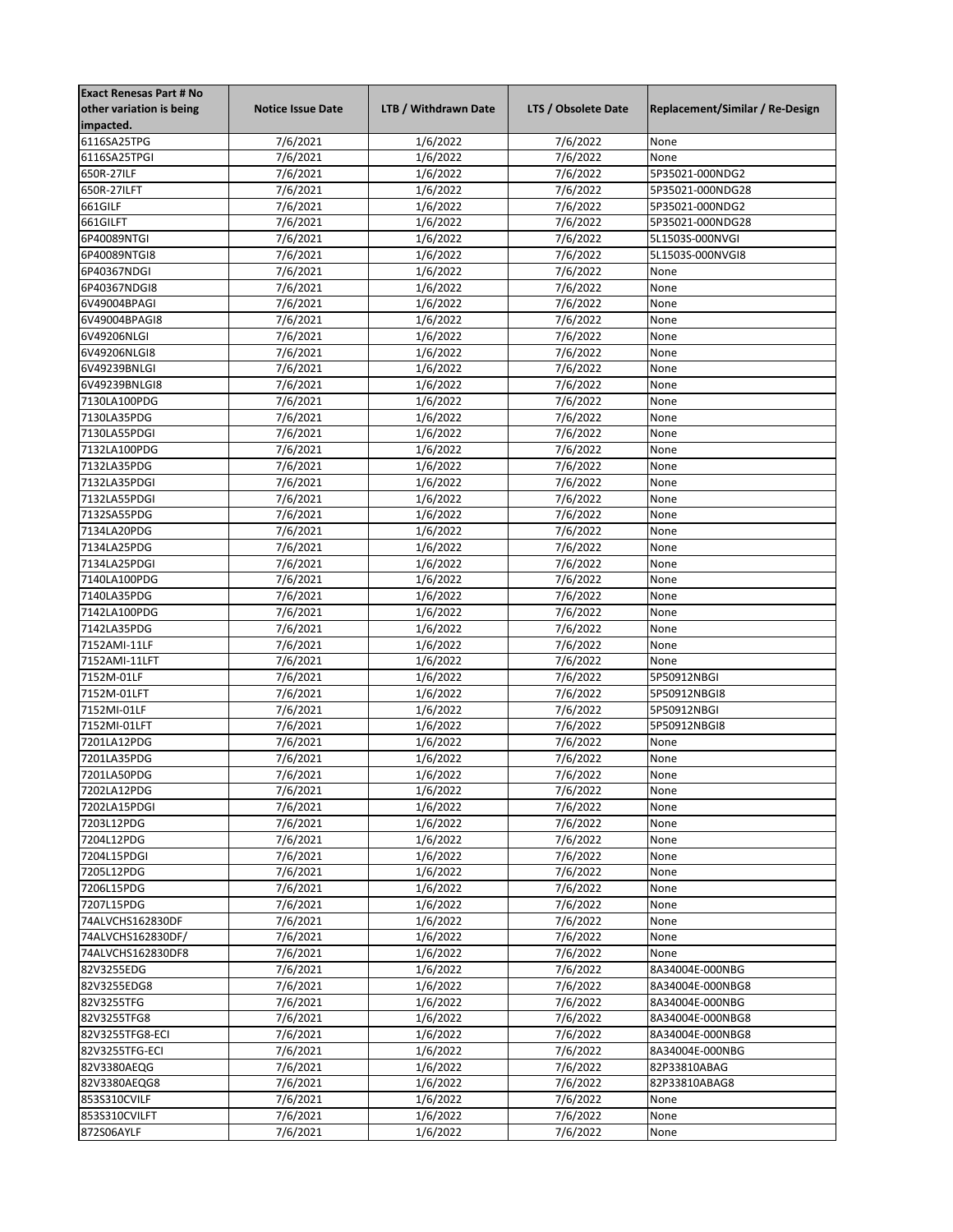| <b>Exact Renesas Part # No</b> |                          |                      |                     |                                 |
|--------------------------------|--------------------------|----------------------|---------------------|---------------------------------|
| other variation is being       | <b>Notice Issue Date</b> | LTB / Withdrawn Date | LTS / Obsolete Date | Replacement/Similar / Re-Design |
| impacted.                      |                          |                      |                     |                                 |
| 872S06AYLFT                    | 7/6/2021                 | 1/6/2022             | 7/6/2022            | None                            |
| 872S33CYLF                     | 7/6/2021                 | 1/6/2022             | 7/6/2022            | None                            |
| 872S33CYLFT                    | 7/6/2021                 | 1/6/2022             | 7/6/2022            | None                            |
| 8T79S838-08NLGI                | 7/6/2021                 | 1/6/2022             | 7/6/2022            | None                            |
| 9173B-01CS08LF                 | 7/6/2021                 | 1/6/2022             | 7/6/2022            | 5P49V6967A000NDGI               |
| 9173B-01CS08LFT                | 7/6/2021                 | 1/6/2022             | 7/6/2022            | 5P49V6967A000NDGI8              |
| 9173B-15CS08LF                 | 7/6/2021                 | 1/6/2022             | 7/6/2022            | 5P49V6967A000NDGI               |
| 9173B-15CS08LFT                | 7/6/2021                 | 1/6/2022             | 7/6/2022            | 5P49V6967A000NDGI8              |
|                                |                          |                      | 7/6/2022            |                                 |
| 952926CGLF                     | 7/6/2021                 | 1/6/2022             |                     | None                            |
| 952926CGLFT                    | 7/6/2021                 | 1/6/2022             | 7/6/2022            | None                            |
| 954201BGLF                     | 7/6/2021                 | 1/6/2022             | 7/6/2022            | None                            |
| 954201BGLFT                    | 7/6/2021                 | 1/6/2022             | 7/6/2022            | None                            |
| 95V857AGLFT/B                  | 7/6/2021                 | 1/6/2022             | 7/6/2022            | None                            |
| 97ULP845AHILF                  | 7/6/2021                 | 1/6/2022             | 7/6/2022            | None                            |
| 97ULP845AHILFT                 | 7/6/2021                 | 1/6/2022             | 7/6/2022            | None                            |
| 97ULP845AHLF                   | 7/6/2021                 | 1/6/2022             | 7/6/2022            | None                            |
| 97ULP845AHLFT                  | 7/6/2021                 | 1/6/2022             | 7/6/2022            | None                            |
| 9LVRS720BKLF                   | 7/6/2021                 | 1/6/2022             | 7/6/2022            | None                            |
| 9LVRS720BKLFT                  | 7/6/2021                 | 1/6/2022             | 7/6/2022            | None                            |
| 9UM709BGLF                     | 7/6/2021                 | 1/6/2022             | 7/6/2022            | None                            |
| 9UM709BGLFT                    | 7/6/2021                 | 1/6/2022             | 7/6/2022            | None                            |
| 9UMS9610CKLF                   | 7/6/2021                 | 1/6/2022             | 7/6/2022            | None                            |
| 9UMS9610CKLFT                  | 7/6/2021                 | 1/6/2022             | 7/6/2022            | None                            |
| 9VRS4883BKLF                   | 7/6/2021                 | 1/6/2022             | 7/6/2022            | None                            |
| 9VRS4883BKLFT                  | 7/6/2021                 | 1/6/2022             | 7/6/2022            | None                            |
| CSPF2510CPGG                   | 7/6/2021                 | 1/6/2022             | 7/6/2022            | None                            |
| CSPF2510CPGG8                  | 7/6/2021                 | 1/6/2022             | 7/6/2022            | None                            |
| <b>HXC42200-BFI</b>            | 7/6/2021                 | 1/6/2022             | 7/6/2022            | None                            |
| <b>HXC42200-EVB</b>            | 7/6/2021                 | 1/6/2022             | 7/6/2022            | None                            |
| HXC42400-BFI                   | 7/6/2021                 | 1/6/2022             | 7/6/2022            | None                            |
| <b>HXC42400-EVB</b>            | 7/6/2021                 | 1/6/2022             | 7/6/2022            | None                            |
| HXC44200-BFI                   | 7/6/2021                 | 1/6/2022             | 7/6/2022            | None                            |
|                                |                          |                      |                     |                                 |
| HXR14450-DNU/C                 | 7/6/2021                 | 1/6/2022             | 7/6/2022            | HXR14450-DNU                    |
| HXR42100-DNT                   | 7/6/2021                 | 1/6/2022             | 7/6/2022            | <b>HXR8201-DNG</b>              |
| HXR5004B-DNT                   | 7/6/2021                 | 1/6/2022             | 7/6/2022            | None                            |
| HXR5104A-DNT                   | 7/6/2021                 | 1/6/2022             | 7/6/2022            | None                            |
| HXR5104A-EVB                   | 7/6/2021                 | 1/6/2022             | 7/6/2022            | None                            |
| HXR8204-QUAL                   | 7/6/2021                 | 1/6/2022             | 7/6/2022            | <b>HXR8204-DNG</b>              |
| HXR8212-QUAL                   | 7/6/2021                 | 1/6/2022             | 7/6/2022            | <b>HXR8212-DNG</b>              |
| <b>HXT14100-TNU</b>            | 7/6/2021                 | 1/6/2022             | 7/6/2022            | HXT14100-DNU                    |
| <b>HXT14450-DNU/C</b>          | 7/6/2021                 | 1/6/2022             | 7/6/2022            | HXT14450-DNU                    |
| <b>HXT42400-DNU</b>            | 7/6/2021                 | 1/6/2022             | 7/6/2022            | <b>HXT8204-DNG</b>              |
| <b>HXT44100-DNU/C</b>          | 7/6/2021                 | 1/6/2022             | 7/6/2022            | <b>HXT44120-DNG</b>             |
| HXT44101-CLU-TR                | 7/6/2021                 | 1/6/2022             | 7/6/2022            | None                            |
| <b>HXT44400-DNU/C</b>          | 7/6/2021                 | 1/6/2022             | 7/6/2022            | <b>HXT44420-DNG</b>             |
| HXT5104A-EVB                   | 7/6/2021                 | 1/6/2022             | 7/6/2022            | None                            |
| HXT6104-DNT/D                  | 7/6/2021                 | 1/6/2022             | 7/6/2022            | HXT6104-DNT                     |
| HXT8204-QUAL                   | 7/6/2021                 | 1/6/2022             | 7/6/2022            | <b>HXT8204-DNG</b>              |
| HXT8212-QUAL                   | 7/6/2021                 | 1/6/2022             | 7/6/2022            | <b>HXT8212-DNG</b>              |
| LV810RILF                      | 7/6/2021                 | 1/6/2022             | 7/6/2022            | None                            |
| LV810RILFT                     | 7/6/2021                 | 1/6/2022             | 7/6/2022            | None                            |
| MK2703BSLF                     | 7/6/2021                 | 1/6/2022             | 7/6/2022            | 5P50912NBGI                     |
| MK2703BSLFTR                   | 7/6/2021                 | 1/6/2022             | 7/6/2022            | 5P50912NBGI8                    |
|                                |                          |                      |                     |                                 |
| MK2703SILF                     | 7/6/2021                 | 1/6/2022             | 7/6/2022            | None                            |
| MK2703SILFTR                   | 7/6/2021                 | 1/6/2022             | 7/6/2022            | None                            |
| MK2716SLF                      | 7/6/2021                 | 1/6/2022             | 7/6/2022            | None                            |
| MK2716SLFTR                    | 7/6/2021                 | 1/6/2022             | 7/6/2022            | None                            |
| MK74CB218RLF                   | 7/6/2021                 | 1/6/2022             | 7/6/2022            | None                            |
| MK74CB218RLFTR                 | 7/6/2021                 | 1/6/2022             | 7/6/2022            | None                            |
| P8800-001NDG                   | 7/6/2021                 | 1/6/2022             | 7/6/2022            | None                            |
| P8800-001NDG8                  | 7/6/2021                 | 1/6/2022             | 7/6/2022            | None                            |
| P8800-001NDGI                  | 7/6/2021                 | 1/6/2022             | 7/6/2022            | None                            |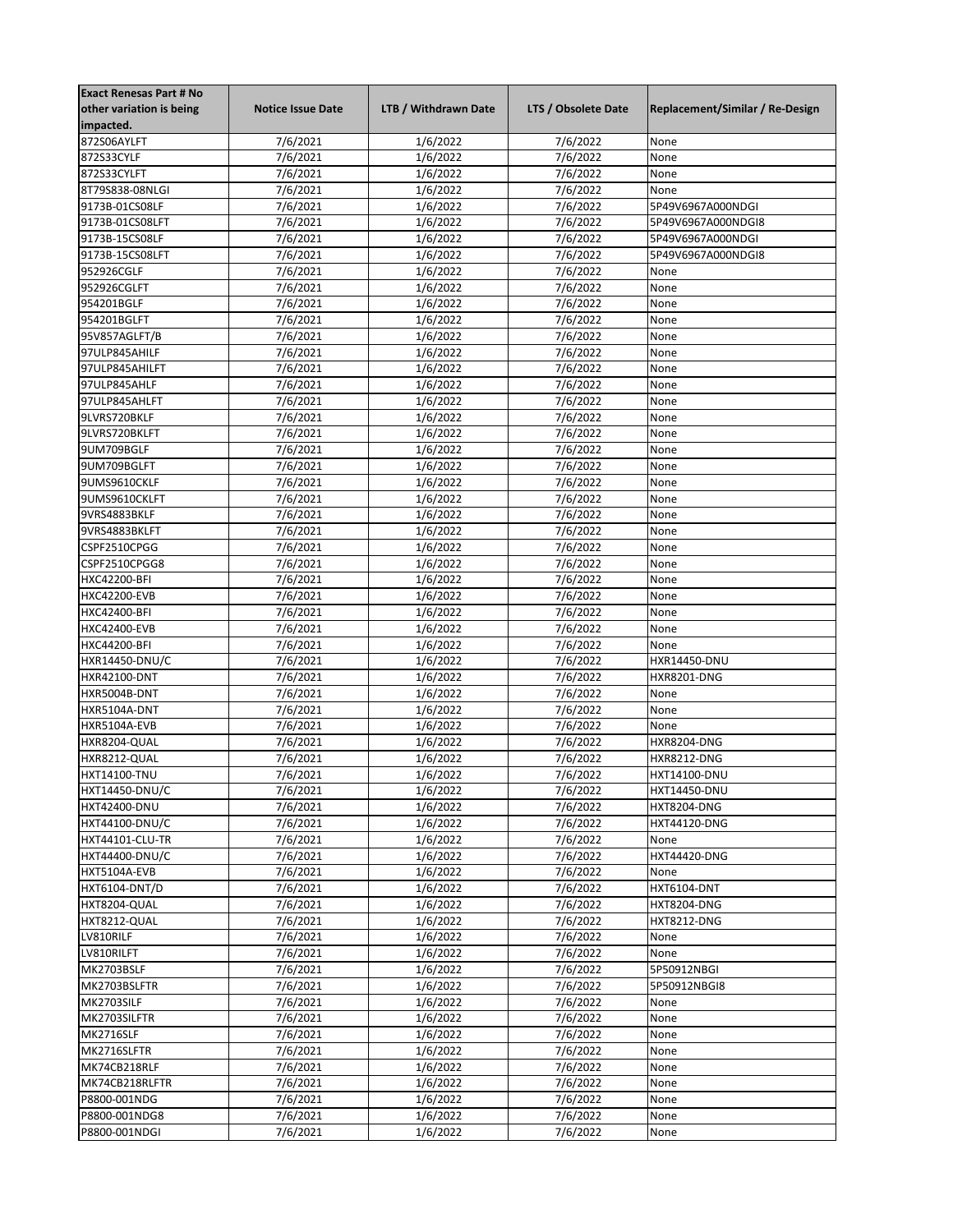| <b>Exact Renesas Part # No</b> |                          |                      |                     |                                 |
|--------------------------------|--------------------------|----------------------|---------------------|---------------------------------|
| other variation is being       | <b>Notice Issue Date</b> | LTB / Withdrawn Date | LTS / Obsolete Date | Replacement/Similar / Re-Design |
| impacted.                      |                          |                      |                     |                                 |
| P8800-001NDGI8                 | 7/6/2021                 | 1/6/2022             | 7/6/2022            | None                            |
| P8800-002NDG                   | 7/6/2021                 | 1/6/2022             | 7/6/2022            | None                            |
| P8800-002NDG8                  | 7/6/2021                 | 1/6/2022             | 7/6/2022            | None                            |
| P8800-003NDG                   | 7/6/2021                 | 1/6/2022             | 7/6/2022            | None                            |
| P8800-003NDG8                  | 7/6/2021                 | 1/6/2022             | 7/6/2022            | None                            |
| P8800-004NDG                   | 7/6/2021                 | 1/6/2022             | 7/6/2022            | None                            |
| P8800-004NDG8                  | $\frac{1}{7/6}$ /2021    | 1/6/2022             | 7/6/2022            | None                            |
| P8800-A01NDGI                  | 7/6/2021                 |                      | 7/6/2022            | None                            |
|                                |                          | 1/6/2022             |                     |                                 |
| P8800-A01NDGI8                 | 7/6/2021                 | 1/6/2022             | 7/6/2022            | None                            |
| P9025AC-0AWGI                  | 7/6/2021                 | 1/6/2022             | 7/6/2022            | None                            |
| P9025AC-0AWGI8                 | 7/6/2021                 | 1/6/2022             | 7/6/2022            | None                            |
| P9025AC-ONBGI                  | 7/6/2021                 | 1/6/2022             | 7/6/2022            | P9025AC-RNBGI                   |
| P9025AC-ONBGI8                 | 7/6/2021                 | 1/6/2022             | 7/6/2022            | P9025AC-RNBGI8                  |
| P9025AC-EVK                    | 7/6/2021                 | 1/6/2022             | 7/6/2022            | P9025AC-R-EVK                   |
| P9221S-0AHGI                   | 7/6/2021                 | 1/6/2022             | 7/6/2022            | P9221-0AHGI8                    |
| P9221S-0AHGI8                  | 7/6/2021                 | 1/6/2022             | 7/6/2022            | P9221-0AHGI8                    |
| P9221S-2AHGI                   | 7/6/2021                 | 1/6/2022             | 7/6/2022            | P9221-0AHGI8                    |
| P9221S-2AHGI8                  | 7/6/2021                 | 1/6/2022             | 7/6/2022            | P9221-0AHGI8                    |
| P9221S-3AHGI                   | 7/6/2021                 | 1/6/2022             | 7/6/2022            | P9221-0AHGI8                    |
| P9221S-3AHGI8                  | 7/6/2021                 | 1/6/2022             | 7/6/2022            | P9221-0AHGI8                    |
| P9221S-4AHGI                   | 7/6/2021                 | 1/6/2022             | 7/6/2022            | P9221-0AHGI8                    |
| P9221S-4AHGI8                  | 7/6/2021                 | 1/6/2022             | 7/6/2022            | P9221-0AHGI8                    |
| P9221S-5AHGI                   | 7/6/2021                 | 1/6/2022             | 7/6/2022            | P9221-0AHGI8                    |
|                                |                          |                      |                     |                                 |
| P9221S-5AHGI8                  | 7/6/2021                 | 1/6/2022             | 7/6/2022            | P9221-0AHGI8                    |
| P9221S-JAHGI                   | 7/6/2021                 | 1/6/2022             | 7/6/2022            | P9221-0AHGI8                    |
| P9221S-JAHGI8                  | $\frac{1}{7}{6}/2021$    | 1/6/2022             | 7/6/2022            | P9221-0AHGI8                    |
| P9222-1AZGI                    | 7/6/2021                 | 1/6/2022             | 7/6/2022            | P9222-0AZGI8                    |
| P9222-1AZGI8                   | 7/6/2021                 | 1/6/2022             | 7/6/2022            | P9222-0AZGI8                    |
| P9222-2AZGI                    | 7/6/2021                 | 1/6/2022             | 7/6/2022            | P9222-0AZGI8                    |
| P9222-2AZGI8                   | 7/6/2021                 | $\frac{1}{6}$ /2022  | 7/6/2022            | P9222-0AZGI8                    |
| P9222-3AZGI                    | 7/6/2021                 | 1/6/2022             | 7/6/2022            | P9222-0AZGI8                    |
| P9222-3AZGI8                   | 7/6/2021                 | 1/6/2022             | 7/6/2022            | P9222-0AZGI8                    |
| P9260-0NLG2                    | 7/6/2021                 | $\frac{1}{6}$ /2022  | 7/6/2022            | P9260-BNLG2                     |
| P9260-0NLG28                   | 7/6/2021                 | 1/6/2022             | 7/6/2022            | P9260-BNLG28                    |
| P9261-0NLG2                    | 7/6/2021                 | 1/6/2022             | 7/6/2022            | P9261-3CNLG2                    |
| P9261-0NLG28                   | 7/6/2021                 | 1/6/2022             | 7/6/2022            | P9261-3CNLG28                   |
| P9261-2C-EVK                   | 7/6/2021                 | 1/6/2022             | 7/6/2022            | P9261-3C-CRB                    |
| P9261-2CNLG2                   | 7/6/2021                 | 1/6/2022             | 7/6/2022            | P9261-3CNLG2                    |
| P9261-2CNLG28                  | 7/6/2021                 | 1/6/2022             | 7/6/2022            | P9261-3CNLG28                   |
| P9261-BNLG2                    | 7/6/2021                 | 1/6/2022             | 7/6/2022            | P9261-3CNLG2                    |
|                                |                          |                      |                     |                                 |
| P9261-BNLG28                   | 7/6/2021                 | 1/6/2022             | 7/6/2022            | P9261-3CNLG28                   |
| P9382A-2AHGI                   | 7/6/2021                 | 1/6/2022             | 7/6/2022            | P9382A-0AHGI8                   |
| P9382A-2AHGI8                  | 7/6/2021                 | 1/6/2022             | 7/6/2022            | P9382A-0AHGI8                   |
| P9382A-3AHGI                   | 7/6/2021                 | 1/6/2022             | 7/6/2022            | P9382A-0AHGI8                   |
| P9382A-3AHGI8                  | 7/6/2021                 | 1/6/2022             | 7/6/2022            | P9382A-0AHGI8                   |
| P9382A-4AHGI                   | 7/6/2021                 | 1/6/2022             | 7/6/2022            | P9382A-0AHGI8                   |
| P9382A-4AHGI8                  | 7/6/2021                 | 1/6/2022             | 7/6/2022            | P9382A-0AHGI8                   |
| P9382A-7AHGI                   | 7/6/2021                 | 1/6/2022             | 7/6/2022            | P9382A-0AHGI8                   |
| P9382A-7AHGI8                  | 7/6/2021                 | 1/6/2022             | 7/6/2022            | P9382A-0AHGI8                   |
| P9382A-8AHGI                   | 7/6/2021                 | 1/6/2022             | 7/6/2022            | P9382A-0AHGI8                   |
| P9382A-8AHGI8                  | 7/6/2021                 | 1/6/2022             | 7/6/2022            | P9382A-0AHGI8                   |
| P9415-2AWQI                    | 7/6/2021                 | 1/6/2022             | 7/6/2022            | P9415-0AWQI8                    |
| P9415-2AWQI8                   | 7/6/2021                 | 1/6/2022             | 7/6/2022            | P9415-0AWQI8                    |
| P9415-4AWQI                    | 7/6/2021                 | 1/6/2022             | 7/6/2022            | P9415-0AWQI8                    |
| P9415-4AWQI8                   | 7/6/2021                 | 1/6/2022             | 7/6/2022            | P9415-0AWQI8                    |
| QS32X2384Q1G                   | 7/6/2021                 | 1/6/2022             | 7/6/2022            | None                            |
| QS32X2384Q1G8                  | 7/6/2021                 | 1/6/2022             | 7/6/2022            | None                            |
|                                |                          |                      |                     |                                 |
| QS32X384Q1G                    | 7/6/2021                 | 1/6/2022             | 7/6/2022            | None                            |
| QS32X384Q1G5                   | 7/6/2021                 | 1/6/2022             | 7/6/2022            | None                            |
| QS32X384Q1G8                   | 7/6/2021                 | 1/6/2022             | 7/6/2022            | None                            |
| QS32X861Q1G                    | 7/6/2021                 | 1/6/2022             | 7/6/2022            | None                            |
| QS32X861Q1G8                   | 7/6/2021                 | 1/6/2022             | 7/6/2022            | None                            |